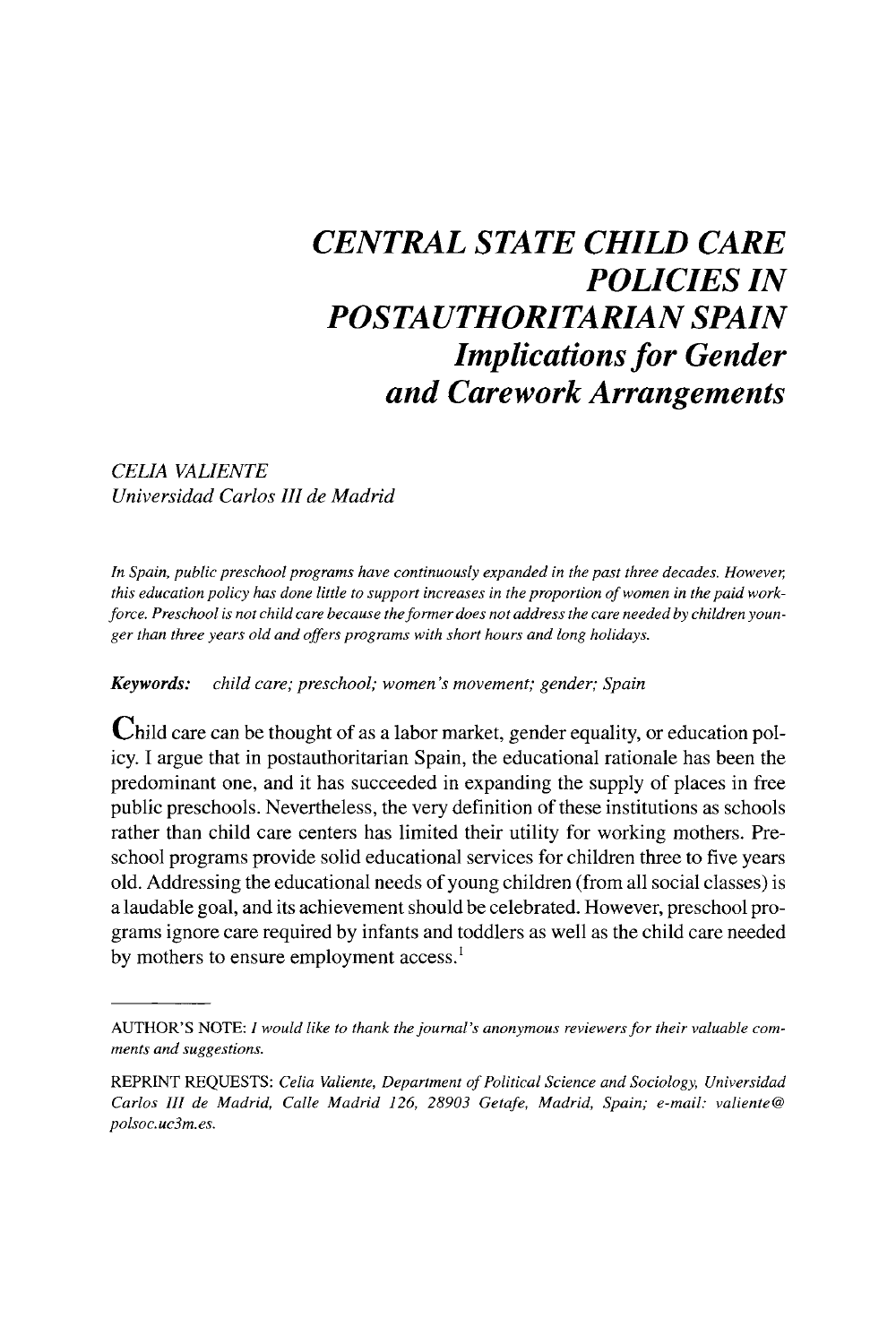## **CHIID CARE AS EDUCATION POLICY**

**In many advanced industrial societies, social provisions like child care have been reduced or eliminated in the recent trend toward welfare state retrenchment (Clayton and Pontusson 1998; Garrett 1998; Pierson 1998; Stephens, Huber, and Ray 1999). However, in Spain, public provision of central state child care has increased steadily since the end of the right-wing authoritarian regime in 1975. Since 1975, conditions in Spain have been less favorable toward child care policy rationales other than the educational approach. Child care provisions have often been expanded in other countries during periods of labor shortage to facilitate the**  employment of women with children—the most important available reserve of **labor. In Spain, however, there have been no such labor force shortages for the past three decades. Indeed, the unemployment rate hovered above 13 percent between 1981 and 2001, and it is unlikely that labor shortages will develop in the foreseeable future.2** 

**At the same time, after 1975, the political and social actors who might have defined child care measures as programs that benefit working mothers and provide gender equality (such as feminists within the women's movement, gender equality institutions, political parties, and trade unions) have not consistently advanced this definition in practice for two reasons. First, in postauthoritarian Spain, feminists have been overwhelmed by the amount of other demands that they have had to advance and that had already been achieved in other Western countries, among them the equality of women and men before the law, the decriminalization of the sale and advertising of contraceptives (achieved in 1978) or abortion under some circumstances (accomplished in 1985), the establishment of divorce (obtained in 1981), and the criminalization of violence against women. Second, between the late 1930s and 1975, the existence of a right-wing authoritarian regime contributed to moving Spanish feminists away from issues such as motherhood and child care later on. The official doctrine of the dictatorship defined motherhood as women's main duty toward the state and society and affirmed that the role of mothering was incompatible with others, such as that of waged worker (Nash 1991, 160). After almost 40 years of being literally bombarded with the idea of mothering and caring as the most important task in women's lives, the last thing Spanish feminists wanted to do after the dictatorship was to pay a lot of attention to the issues of motherhood and child rearing. Women's liberation was then understood as opening the range of concerns that define women's lives, such as waged work, political participation, or control of their bodies. This definition carefully eludes the place of motherhood and child care in the life of the newly liberated female Spaniards.3** 

**Instead, policy makers active in the area of child care (mainly from the Ministry of Education) have relied primarily on the educational logic, focusing on measures explicitly intended to benefit children. Since 1975, the main central state child care policy has been to supply an ever increasing number of free educational preschool programs for children between the ages of three and five (mandatory schooling**  starts at six).<sup>4</sup> As a result of this policy, in the academic year 2001-2002, school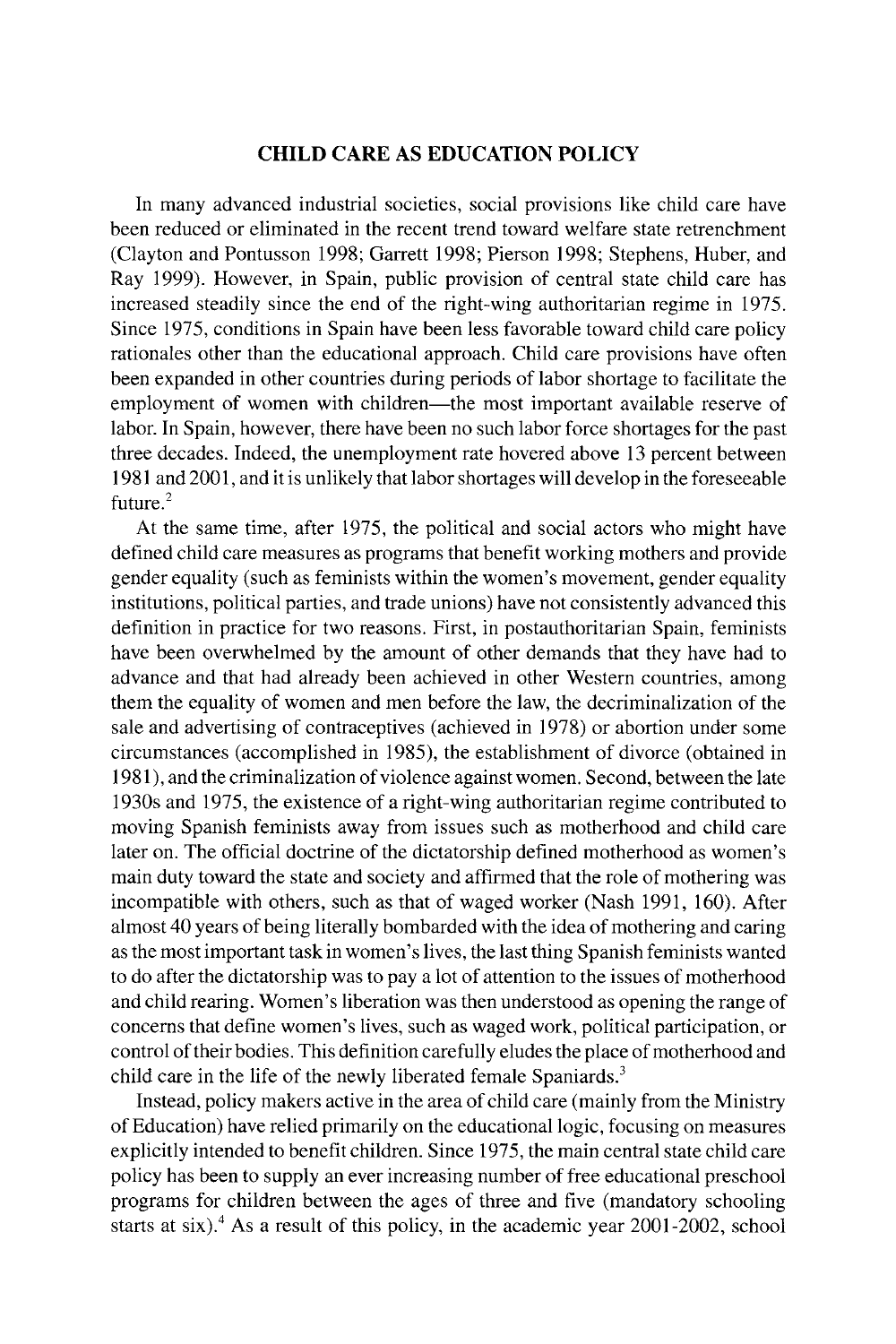**attendance rates for three-, four-, and five-year-olds were comparatively high in**  Spain at 98 percent.<sup>5</sup> In contrast, the proportion of Spanish children aged two or **younger cared for in public or private centers is one of the lowest in the European Union: 1.3 percent for children younger than one year, 5.7 percent for children aged**  one year, and 13.7 percent for those two years old (Ministerio de Educación y **Cultura 2001, 69, 122-23; my calculations).6** 

### **ORIGINS OF THE EDUCATION RATIONALE**

**In Spain, child care has always been an education policy independent of the different types of political regimes that governed the country during the twentieth century. Since the dictatorship, the supply of places in free public preschools has been expanded by parties of different ideological colors while they have held office (although for different reasons): a Center-Right coalition of parties up to 1982, a Social-Democratic party between 1982 and 1996, and a Conservative party since then. These three governments have understood the increasing access of children to preschool services as a necessary step for Spain to catch up with surrounding countries since most European Union member states are economically more developed. All three governing groups have thought that one of the reasons for the relative backwardness of Spain was an education deficit. Since 1975, there has been a constant rise in expenditures within all levels of education, not just preschool (Uriel et al. 1997). The Social-Democratic party promoted public preschool to diminish class inequality because, historically, access to nonmandatory education was sharply differentiated by class. The Conservative party, in power since 1996, has maintained and increased the supply of publicly supported preschool. In the context of strong electoral competition from the Social-Democratic party, the Conservatives do not want to be seen by the electorate as a party that defends the interests of affluent citizens who tend to use private child care and preschool programs.** 

## **CHILD CARE POLICIES AND THE GENDERED LABOR FORCE**

**Public preschool programs cannot be used by mothers as perfect substitutes for child care, since preschool hours are shorter than the work hours for full-time jobs (and sometimes much shorter and interrupted by a break). It is necessary to stress that even if women's employment rate (34 percent in the first quarter of 2002) is comparatively very low, most Spanish women who work for wages (83 percent in the last quarter of 2001) have full-time jobs (Instituto Nacional de Estadistica 2002). Preschool holidays (usually three months) are much longer than paid work holidays (one month).** 

**The acute scarcity of child care for children aged two or younger and the fact that available child care is preschool education for children between the ages of three**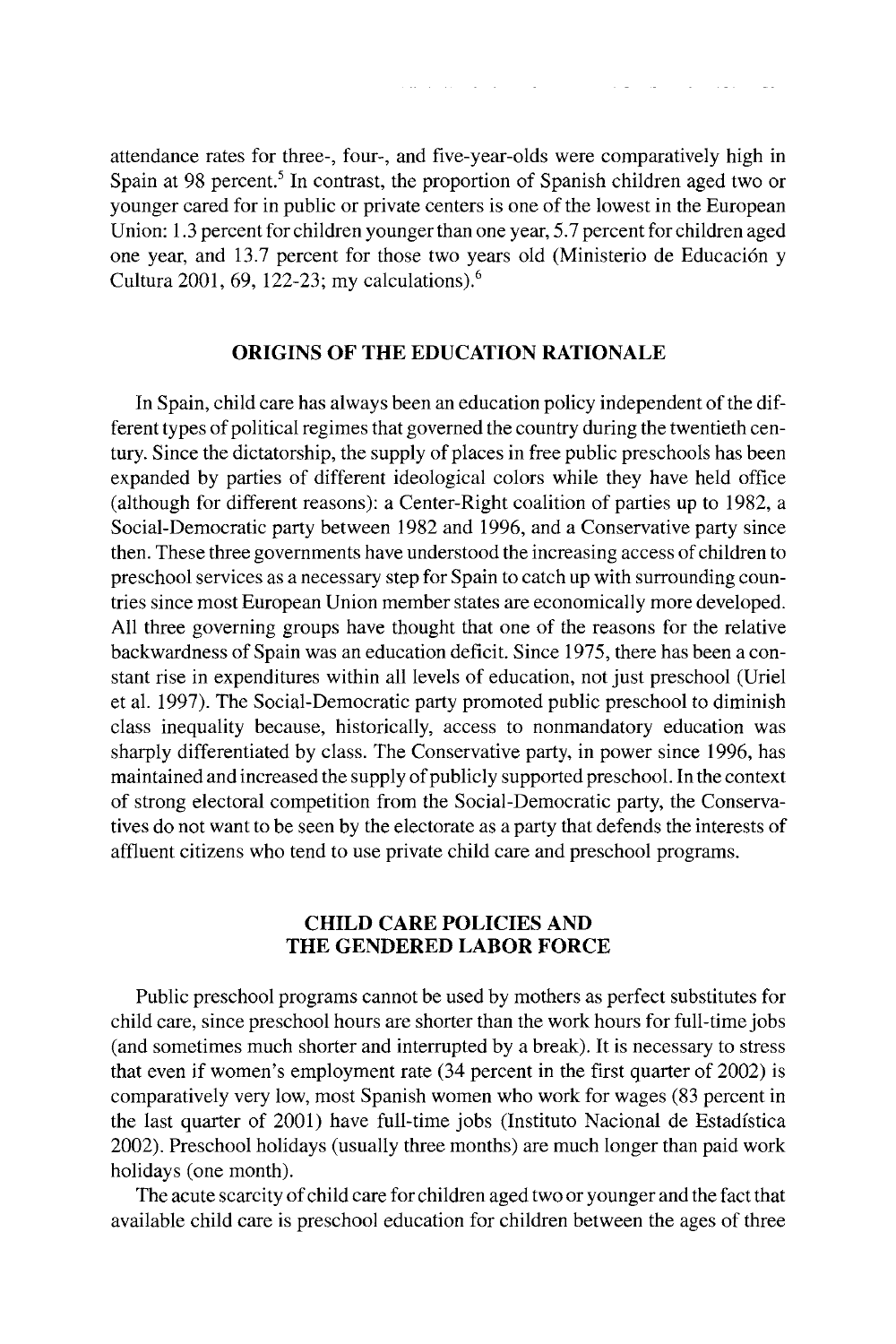**and five helps explain the comparatively low Spanish female employment rate. Other reasons include the general scarcity of employment in Spain for both men and women (men's employment rate was also unusually low at 61 percent in the first quarter of 2002) (Instituto Nacional de Estadistica 2002), the lack of incentives provided by authorities to create part-time work up until the 1990s, gender discrimination in hiring, and the shortage of care services for other people in need such as the frail elderly, the sick, and the handicapped. Because of its limitations, child care policy in Spain has not significantly contributed to reversing the historical pattern of low levels of women's participation in the labor market. In 1976, the female employment rate was 27 percent, and since then, it has fluctuated to reach the current 34 percent (Instituto Nacional de Estadistica 2002).** 

**In this context, it is not surprising that some Spanish mothers of working age conceptualize the combination of work and family responsibilities as an impossible mission and do not even try. Other mothers try it by using not only preschool services but also help from female relatives (usually grandmothers) and to a lesser extent from the children's fathers and, for the middle-class, paid carework from domestic servants (Tobio 1999). Therefore, the transformation of child care policy into a useful resource for women to participate in the Spanish labor market is a policy goal still pending achievement in the future.** 

## **CONCLUSION**

**In Spain, the public provision of child care has increased steadily in the past quarter of a century. However, because this provision has relied on an education rationale, the existing centers cannot provide child care for employed mothers since they operate like preschools with short hours, frequent holidays, and long summer breaks. In other countries, preschool programs are now being developed at the expense of care-based programs for infants and toddlers. The Spanish case shows that while the expansion of preschool is positive, it has limited benefit as comprehensive child care.** 

### **NOTES**

**1. This report draws heavily on Valiente (2001, 2002).** 

**2. The unemployment rate is the proportion of registered unemployment in the active population (which is the employed and the registered unemployed).** 

**3. For more in English on the Spanish women's movement and Spanish feminist approaches to public policies (including child care), see Duran and Gallego (1986), Kaplan (1992, 191-210), and Threlfall (1985, 1996).** 

**4. While preschool programs in public centers enrolled 347,026 children younger than six in the academic year 1975-1976, by 2001-2002, this figure had more than doubled (798,565 children; provisional data for 2001-2002) (Instituto Nacional de Estadistica 1977, 101; Ministerio de Educaci6n y Cultura 2002).**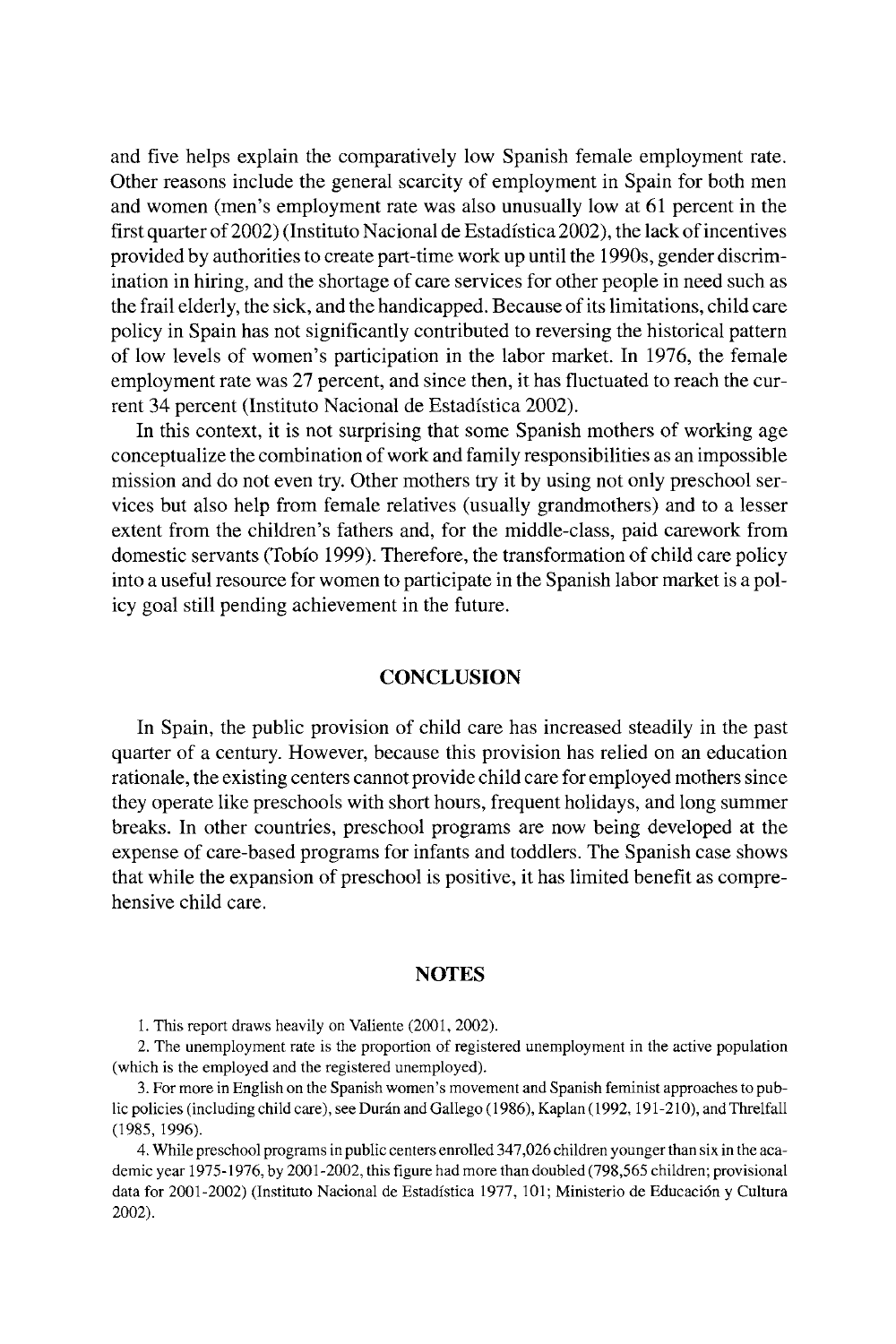**5. Approximately two-thirds of children aged three, four, and five years old are now enrolled in public preschools, while the remaining third is enrolled in private preschools (Ministerio de Educaci6n y Cultura 2002).** 

**Valiente / CHILD CARE POLICIES IN SPAIN 291** 

**6. In social science research, Spain is often compared with other European Union member states, even in studies like this on issues such as child care, for which no mandatory European Union regulation exists.** 

## **REFERENCES**

- **Clayton, Richard, and Jonas Pontusson. 1998. Welfare-state retrenchment revisited: Entitlement cuts, public sector restructuring and inegalitarian trends in advanced capitalist societies. World Politics 51:67-98.**
- **Duran, Maria A., and Maria T. Gallego. 1986. The women's movement in Spain and the new Spanish democracy. In The new women's movement: Feminism and political power in Europe and the USA, edited by Drude Dahlerup. London: Sage.**
- **Garrett, Geoffrey. 1998. Partisan politics in the global economy. New York: Cambridge University Press.**
- **Instituto Nacional de Estadistica. 1977. Estadistica de la enseianza en Espaha: Curso 1975-76 (Statistics on education in Spain: Academic year 1975-76). Madrid, Spain: National Institute of Statistics.**
- **.2002. Encuesta de poblaci6n activa (Active population survey). Madrid, Spain: National Institute of Statistics. Available from http://www.ine.es.**
- **Kaplan, Gisela. 1992. Contemporary Western European feminism. London: UCL Press and Allen & Unwin.**
- **Ministerio de Educaci6n y Cultura. 2001. Estadisticas de la educacion en Espana 1998-1999: Resultados detallados, series e indicadores (Statistics on education in Spain 1998-1999: Detailed results, series and indicators). Madrid, Spain: Ministry of Education and Culture.**
- **. 2002. Estadisticas de las ensenianzas no universitarias: Series e indicadores 1992-93 a 2001- 02 (Statistics on nonuniversity education in Spain: Series and indicators 1992-93 to 2001-02). Madrid, Spain: Ministry of Education and Culture. Available from http://www.mec.es.**
- **Nash, Mary. 1991. Pronatalism and motherhood in Franco's Spain. In Maternity and gender politics: Women and the rise of European welfare states, 1880s-1950s, edited by Gisela Bock and Pat Thane. London: Routledge.**
- **Pierson, Paul. 1998. Irresistible forces, immovable objects: Post-industrial welfare states confront permanent austerity. Journal of European Public Policy 5 (4): 539-60.**
- **Stephens, John D., Evelyne Huber, and Leonard Ray. 1999. The welfare state in hard times. In Continuity and change in contemporary capitalism, edited by Herbert Kitschelt, Peter Lange, Gary Marks, and John D. Stephens. New York: Cambridge University Press.**
- **Threlfall, Monica. 1985. The women's movement in Spain. New Left Review 151:44-73.**

**.1996. Feminist politics and social change in Spain. In Mapping the women's movement: Feminist politics and social transformation in the North, edited by Monica Threlfall. London: Verso.** 

- **Tobio, Constanza. 1999. Solidaridad y cambio entre generaciones de mujeres (Solidarity and change**  among generations of women). In Género y ciudadanía (Gender and citizenship), edited by **Margarita Ortega, Cristina Sanchez, and Celia Valiente. Madrid, Spain: Autonomous University of Madrid.**
- **Uriel, Ezequiel, Maria L. Molt6, Francisco Perez, Joaquin Aldas, and Vicent Cucarella. 1997. Las cuentas de la educacion en Espana y sus ComunidadesAutonomas: 1980-1992 (Education accounts in Spain and its regions: 1980-1992). Madrid, Spain: Argentaria Foundation and Visor.**
- **Valiente, Celia. 2001. Do political parties matter? Do Spanish parties make a difference in child care policies? In Promoting evidence-based practice in early childhood education: Research and its implications, edited by Tricia David. Amsterdam: JAI.**